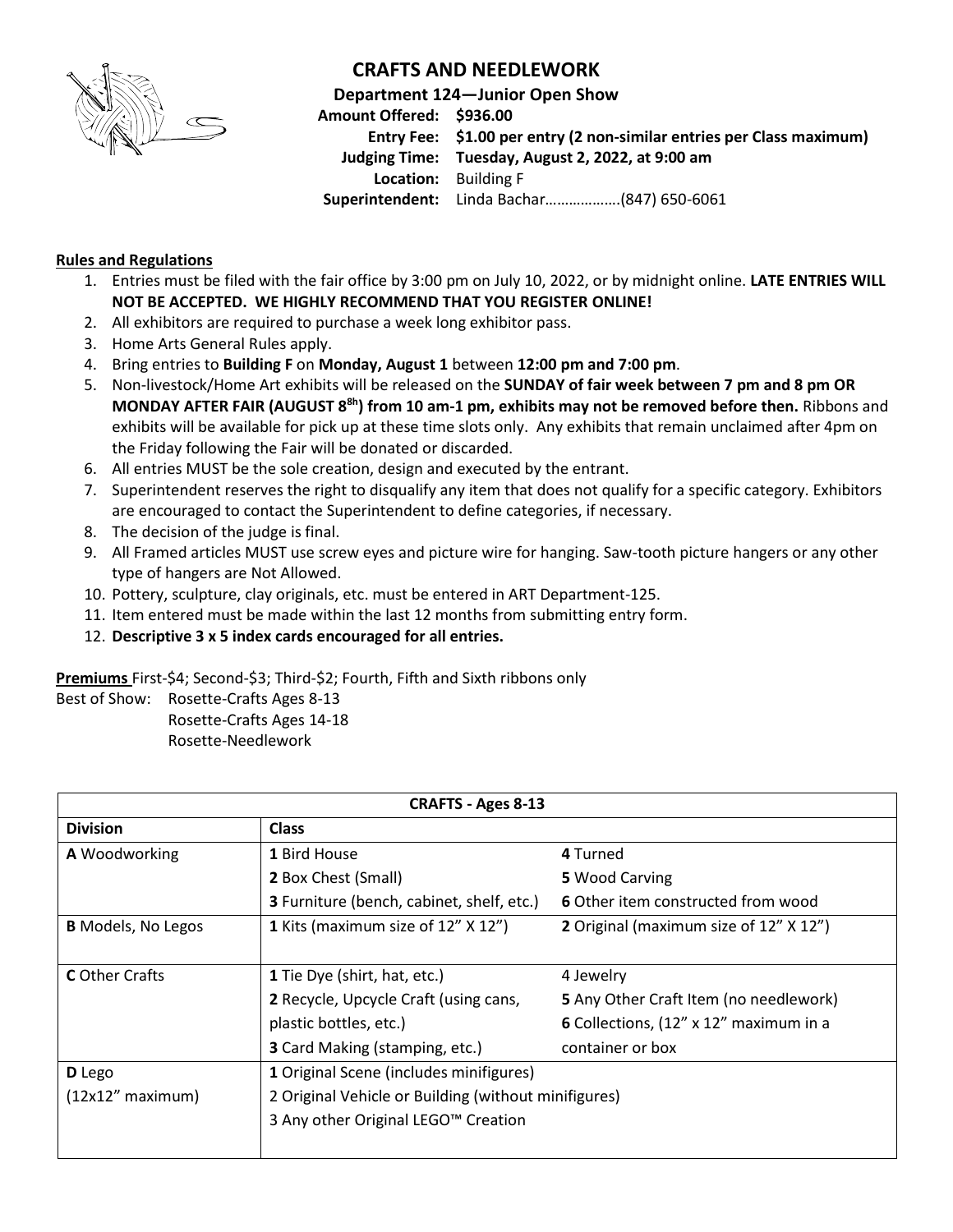| <b>Division</b>                     | <b>Class</b>                            |                                         |  |  |  |  |  |
|-------------------------------------|-----------------------------------------|-----------------------------------------|--|--|--|--|--|
| <b>E</b> Metal Craft                | 1 Hammered                              | 3 Forged                                |  |  |  |  |  |
|                                     | 2 Welded                                | 4 Other Metal Craft                     |  |  |  |  |  |
| <b>F</b> Decorative Painting        | 1 Wooden Item                           | 3 Any other Item                        |  |  |  |  |  |
| (1 per class)                       | 2 Glass Item                            |                                         |  |  |  |  |  |
| CRAFTS - Ages 14-21                 |                                         |                                         |  |  |  |  |  |
| <b>Division</b>                     | <b>Class</b>                            |                                         |  |  |  |  |  |
| <b>G</b> Woodworking                | 1 Bird House                            | 4 Turned                                |  |  |  |  |  |
|                                     | 2 Box Chest (Small or Large)            | 5 Any other item constructed from wood  |  |  |  |  |  |
|                                     | 3 Furniture                             |                                         |  |  |  |  |  |
| <b>H</b> Models No Legos            | 1 Kits (maximum size of 12" X 12")      | 2 Original (maximum size of 12" X 12")  |  |  |  |  |  |
| I LEGOS <sup>™</sup> (ages 14-18, 1 | 1 Original Scene (includes minifigures) | 3 Any other Original LEGO™ Creation     |  |  |  |  |  |
| per class, 12x12"                   | 2 Original Vehicle or Building (without |                                         |  |  |  |  |  |
| maximum). No kits.                  | minifigures)                            |                                         |  |  |  |  |  |
| J Other Crafts                      | 1 Tie Dye (shirt, hat, etc.)            | 4 Jewelry, any item                     |  |  |  |  |  |
|                                     | 2 Recycle, Upcycle Craft (using cans,   | 5 Any Other Craft Item (no needlework)  |  |  |  |  |  |
|                                     | plastic bottles, etc.)                  | 6 Collections, (12" x 12" maximum) in a |  |  |  |  |  |
|                                     | 3 Card Making (stamping, etc.)          | container or box                        |  |  |  |  |  |
|                                     |                                         |                                         |  |  |  |  |  |
| <b>K</b> Decorative Painting        | 1 Wooden Item                           | 3 Any other Item                        |  |  |  |  |  |
| (1 per class)                       | 2 Glass Item                            |                                         |  |  |  |  |  |
| L Metal Craft                       | 1 Hammered                              | 3 Forged                                |  |  |  |  |  |
|                                     | 2 Welded                                | 4 Other Metal Craft                     |  |  |  |  |  |
| <b>NEEDLEWORK</b>                   |                                         |                                         |  |  |  |  |  |
|                                     | 1 Ages 8-13                             | 2 Ages 14-21                            |  |  |  |  |  |
| <b>M</b> Knitting                   |                                         |                                         |  |  |  |  |  |
| N Crochet                           | 1 Ages 8-13                             | 2 Ages 14-21                            |  |  |  |  |  |
| O Any Other Needlework              | 1 Ages 8-13                             | 2 Ages 14-21                            |  |  |  |  |  |

## **Crafts and Needlework Junior Entry Form**